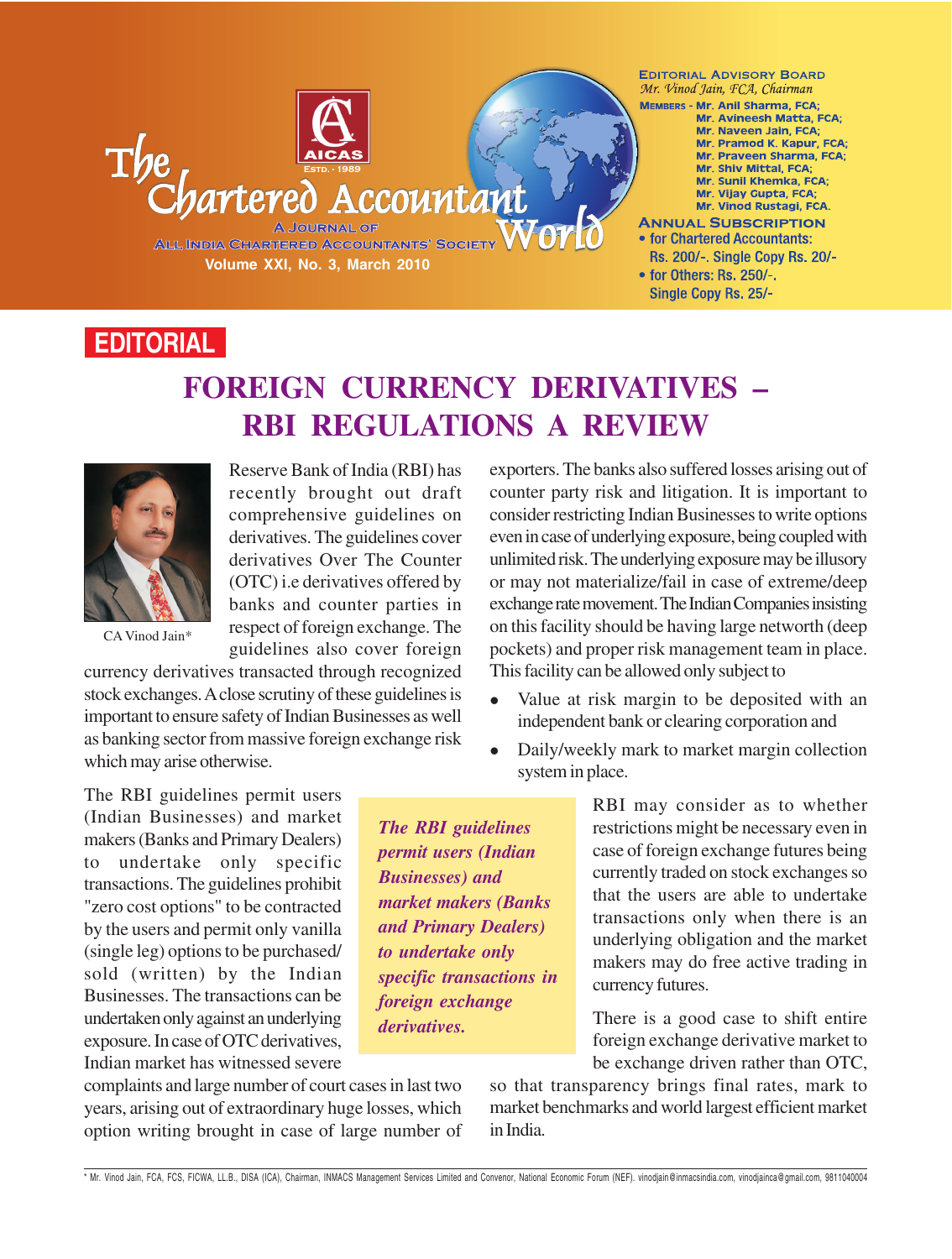

## **LATEST IN FINANCE**

## **LATEST IN FINANCE**

### **1.0 RBI DIRECTIVE TO MOVE TO BASE RATE SCHEME**

Loans against fixed deposits (FDs) may lose their sheen once banks shift to the proposed Base Rate scheme for all fresh loans sanctioned by them with effect from April 1.

Once the new scheme kicks in, banks will have to determine their actual lending rates on loans and advances with reference to the Base Rate.

Currently, commercial banks give loans against FDs at one per cent over the FD rate that is, if a depositor parks his/her money in a two-year FD (at 6.5 per cent interest) with a bank, then he/she can get up to 90% of the deposit amount as loan at 7.5%.

Going by the regulator's draft circular that will take effect from April 1, fresh loans cannot be given below the Base Rate, which bankers say could range from 8% to 9.5%, the rates on loans against FDs could edge up.

### **2.0 INTEREST RATES ON EXPORT CREDIT IN FOREIGN CURRENCY REDUCED**

It has been decided, in consultation with the Government of India, to reduce the ceiling rate on export credit in foreign currency by banks to LIBOR plus 200 basis points from the present ceiling rate of LIBOR plus 350 basis points with immediate effect, subject to the express condition that the banks will not levy any other charges viz. service charge, management charge etc except for recovery towards out of pocket expenses incurred. Similar changes may be effected in interest rates in cases where EURO LIBOR/EURIBOR has been used as the benchmark.

*RBI/2009-10/ 321 DBOD.DIR.(Exp).No. 76/04.02.001/2009-10, 19.2.2010*

### **3.0 RBI SIMPLIFIES ECB PROCEDURE**

RBI has simplified some of the ECB procedures. It has allowed authorised banks to approve changes in drawdown /repayment schedule of the ECBs already availed, both under the approval and the automatic routes. This is subject to the condition that the average maturity period, as declared while obtaining the loan registration number (LRN), is maintained. Borrowers can also make changes in currencies, subject to all other terms and conditions of the ECB remaining unchanged. Banks may allow borrowers to change the existing designated by a company for effecting its ECB subject to a No-Objection Certificate (NOC) from the existing designated bank and post due diligence. All other aspects of the ECB policy, such as \$500 million limit per company per financial year under the automatic route, eligible borrower, recognized lender, end-use, all-in-cost ceiling, average maturity period, prepayment, refinancing of existing ECB and reporting arrangements remain unchanged.

### **4.0 RBI PRESCRIBES ENHANCED SECURITY NORMS FOR CHEQUES**

The Reserve Bank of India prescribed enhanced security features and standardized fields for bank cheques to help straight-through-processing using optical technology.

#### **5.0 INFRASTRUCTURE FINANCE COs**

The present classification of NBFCs stands modified to include IFCs. An IFC is defined as non deposit taking NBFC that fulfills the criteria mentioned below:

- i) a minimum of 75 per cent of its total assets should be deployed in infrastructure loans as defined in Para 2(viii) of the Non Banking Financial (Non Deposit Accepting or Holding) Companies Prudential Norms (Reserve Bank) Directions, 2007;
- ii) net owned funds of Rs. 300 crore or above;
- iii) minimum credit rating 'A' or equivalent of CRISIL, FITCH, CARE, ICRA or equivalent rating by any other accrediting rating agencies
- iv) CRAR of 15 percent (with a minimum Tier I capital of 10 percent).

IFCs may exceed the concentration of credit norms as provided in paragraph 18 of the NBFC Directions as under:

- i) in lending to
	- a) any single borrower by ten per cent of its owned fund; and
	- b) any single group of borrowers by fifteen per cent of its owned fund;
- ii) in lending and investing (loans/investments taken together) by
	- a) five percent of its owned fund to a single party; and
	- b) ten percent of its owned fund to a single group of parties.
- iii) The extant norms for investment for both single party and single group of parties will remain same as in Para 20 of the Directions referred to above.

*RBI/2009-10/316 DNBS.PD. CC No. 168 / 03.02.089 /2009-10, 12.2.2010*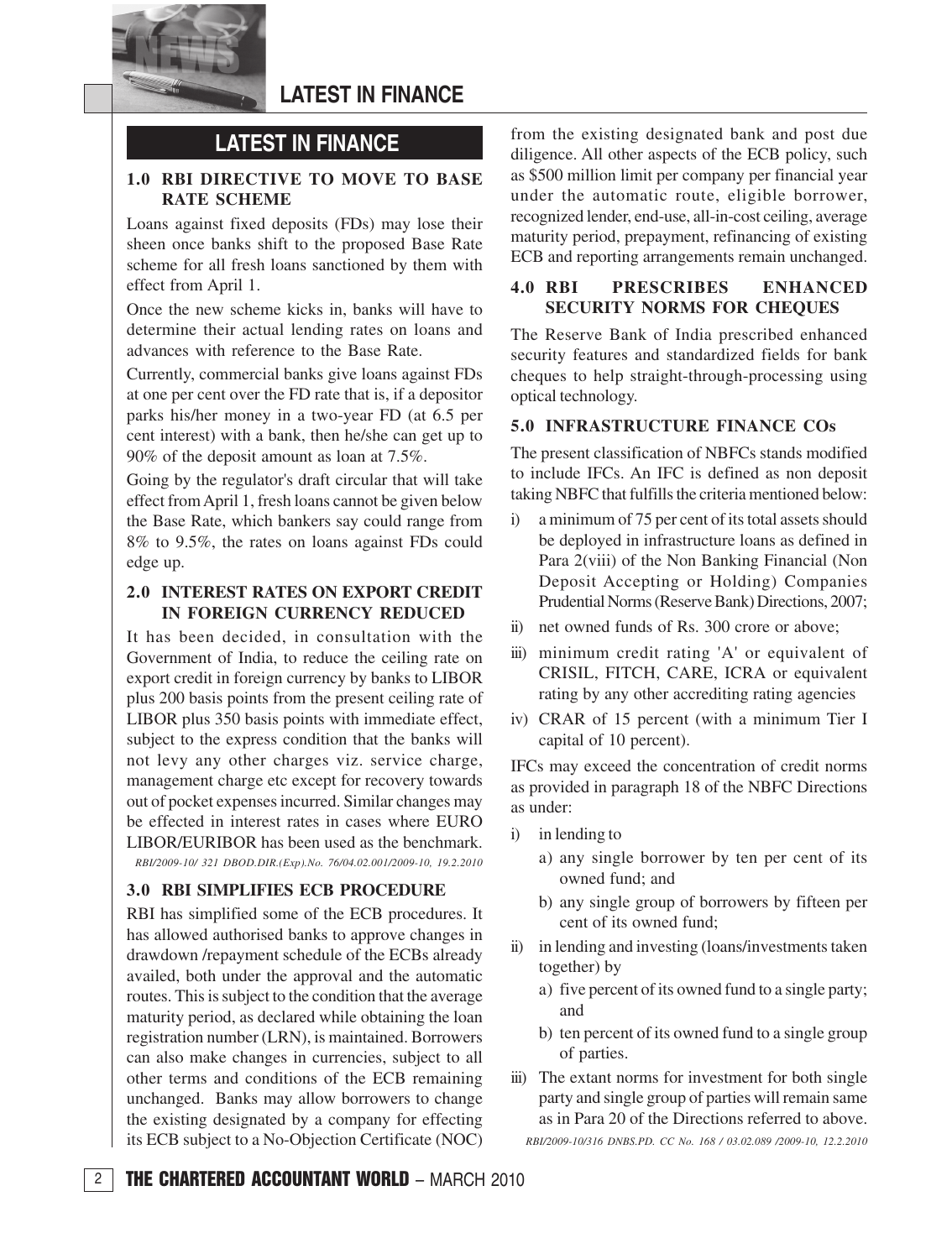

## **LATEST IN FINANCE / AUDIT**

## **LATEST IN FINANCE**

### **6.0 PAYMENT OF INTEREST ON SAVINGS BANK ACCOUNT ON DAILY PRODUCT BASIS**

It is proposed that payment of interest on savings bank accounts by scheduled commercial banks would be made on a daily product basis with effect from April 1, 2010.

*RBI/2009-10/322 DBOD. No. Dir. BC 77/13.03.00/2009-10, 19.2.2010*

### **7.0 RBI TO SHED 80% RISK WEIGHT ON GOVT-BACKED POWER LOANS**

The Reserve Bank of India has decided to reduce the risk weight on loans to power sector projects guaranteed by state governments, unlocking Rs. 30,000 crore for the sector that is struggling to meet the capacity targets for the Eleventh Plan Period. Lending to power projects currently attracts a risk weight of 100%, which is proposed to be lowered to 20%, when such loans are guaranteed by states. The change will allow state-run power sector finance companies, such as PFC and REC, to expand their loan book at the existing levels of statutory capital, helping them lend more to power sector projects.

### **8.0 FCCB ISSUERS CAN NOW REVISE CONVERSION PRICE**

The finance ministry has amended rules for foreign currency convertible bonds (FCCB) to allow issuers to revise their conversion price, a move aimed at reducing price uncertainty in a volatile equity market. The change will give issuers a window of 6 months to adjust the conversion price of their bonds to the higher of either the two weeks average or the six months average of the issuing company's stock. The decision applies to companies that issued FCCBs before November 27, 2008. In November 2008, the ministry had changed the FCCB pricing rules bringing the issue price of the securities offered closer to their market price.

### **AUDIT**

### **1.0 CAG CALLS FOR HIKE IN STATUTORY AUDITOR FEES**

The country's apex audit body Comptroller and Auditor General of India (CAG) has called for an increase in fees paid to statutory auditors of all government companies. In a communication sent to managing

directors of public sector undertakings (PSUs), the CAG said that with high inflation leading to audit cost escalation and increased compliance burden on auditors, it was "prudent" that the fees paid to auditors should be raised.

### **2.0 GUIDELINES FOR TRANSFER OF ASSETS AND LIABILITIES OF UCBs**

The following guidelines are laid down for considering sanction of scheme of transfer of assets and liabilities (including branches) of Urban Cooperative Banks (UCBs) (having negative net worth) to commercial banks with DICGC support.

#### **Audit-cum-Due diligence**

The audit-cum-due diligence should be carried out in respect of the transferor bank with reference to the financial position as at the close of business of the day immediately preceding the effective date of transfer. For this purpose, independent auditors (chartered accountants) may be appointed by the transferee bank with the concurrence of DICGC.

*RBI/2009-10/325 UBD.BPD(PCB).Cir.No. 47/ 09.16.900 / 2009-10, 24.2.2010*

### **3.0 ICAI FOR TIME LINE TO PUNISH ERRING MEMBERS**

The Institute of Chartered Accountants of India (ICAI), the apex regulator of accountancy profession in the country, will propose a time line to dispose of the complaints that arise against its members.

### **4.0 PROVISIONING REQUIREMENT FOR STANDARD ASSETS**

The standard asset provisioning requirements for all categories, as revised by RBI summarised below.

| S.               | Category of                         | <b>Rate of</b> |
|------------------|-------------------------------------|----------------|
| N <sub>0</sub> . | standard asset                      | provisioning   |
| (a)              | Direct advances to Agriculture      |                |
|                  | and SME sectors                     | $0.25\%$       |
| (b)              | Commercial Real Estate (CRE) sector | $1.00\%$       |
| (c)              | All other loans and advances        |                |
|                  | not included in (a) and (b) above   | $0.40\%$       |

*RBI/2009-10/337 RPCD.RRB.No.BC. 61/ 03.05.34/2009-10, 4.3.2010*

### **5.0 RBI MUST APPOINT AUDITORS FOR PUBLIC SECTOR BANKS**

According to the new president of ICAI, auditors in public sector banks (PSBs) must be appointed by the Reserve Bank of India (RBI) and the current practice of allowing banks management to decide on such appointments must be done away with.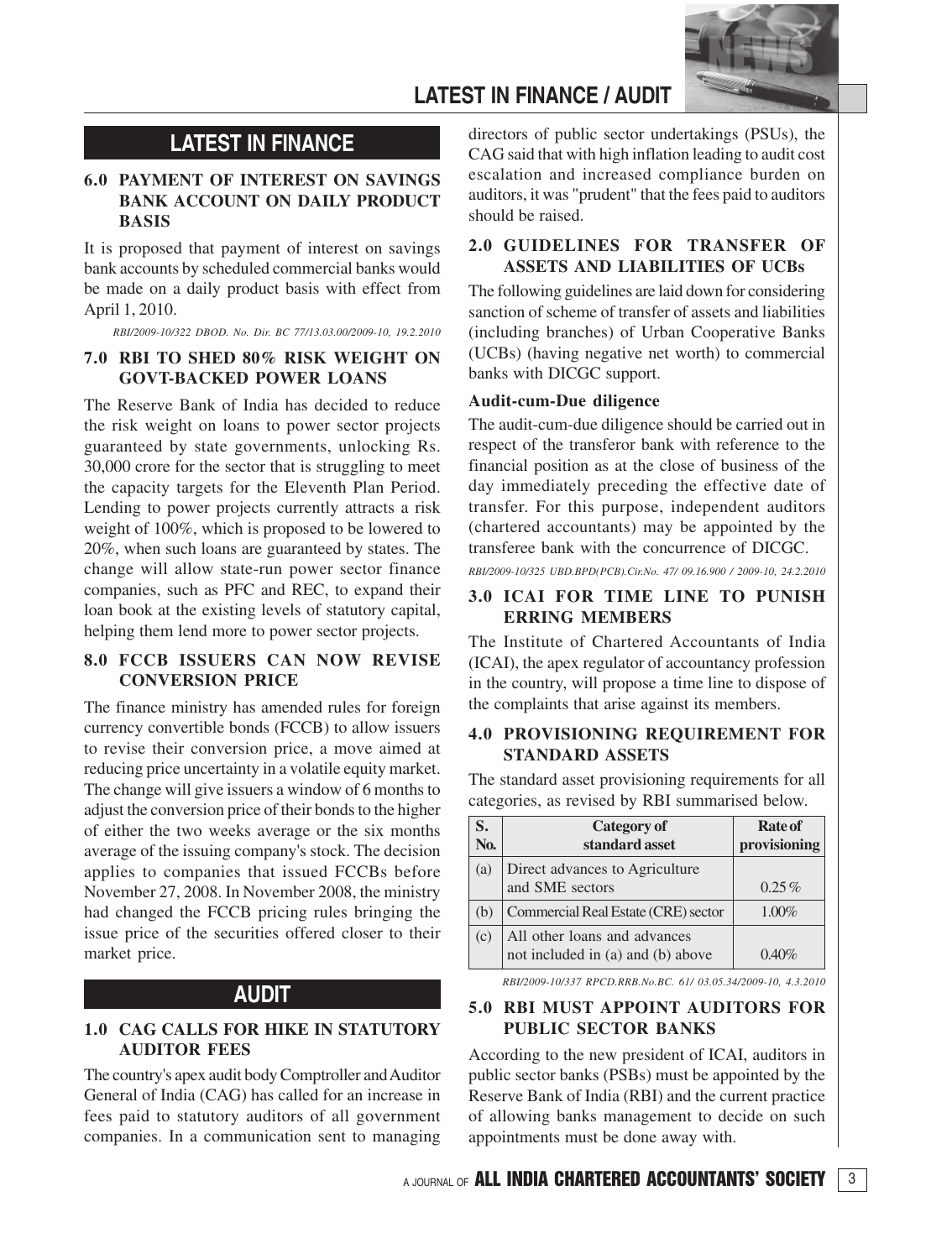

## **BUDGET HIGHLIGHTS**

## **UNION BUDGET 2010 - HIGHLIGHTS**

### **DIRECT TAX**

### **Personal tax**

 Personal income-tax slabs are proposed to be revised as under:

| <b>Existing</b><br><b>Slabs</b> | <b>Revised</b><br><b>Slabs</b> | <b>Rate</b><br>$\mathcal{O}'$ |
|---------------------------------|--------------------------------|-------------------------------|
| Upto 1,60,000                   | Upto 1,60,000                  | Nil                           |
| 1,60,001 to 3,00,000            | 1,60,000 to 5,00,000           | 10%                           |
| 3,00,001 to 5,00,000            | 5,00,001 to 8,00,000           | 20%                           |
| Above 5,00,000                  | Above 8,00,000                 | 30%                           |

- Additional deduction upto INR 20,000 prescribed for investment in notified long term infrastructure bonds for individuals or Hindu Undivided Families
- Section 80D benefit now available in respect of contribution made to Central Government Health Scheme.

### **Corporate tax**

- Corporate Tax Rate remains unchanged
- Surcharge on domestic companies reduced to 7.5% from 10% where income exceeds Rs.10,000,000
- Rate of MAT in case of Companies is proposed to be increased from 15% to 18%

### **Income from Business or Profession**

- Technical services, whether or not rendered in India, shall be taxable in India when relating to or utilizing in India. This will apply retrospectively.
- The threshold limit for getting the accounts audited in case of persons carrying on business increased to INR 6,000,000 from INR 4,000,000 and in case of persons carrying on a profession to INR 1,500,000 from INR 1,000,000.
- Non compliance penalty for tax audit increased from Rs 1 lakh to Rs 1.5 lakh.
- Threshold for presumptive taxation scheme available to small businesses enhanced from Rs 40 lakh to Rs 60 lakh.
- Effective from 1 June 2010, in computing the income from other sources, transactions of transfer of shares of closely held company without or for inadequate consideration to a firm or to a closely held company to be taxable. The taxable income for the transferee is the fair value if the

transfer is without consideration or the difference between the fair value and inadequate consideration over the stipulated threshold of INR 50,000.

#### *Withholding tax provisions*

- Interest, commission or brokerage, rent, royalty, fees for professional or technical services, payments to contractors or subcontractor incurred and payable to residents during the financial year to be deductible if the underlying tax withheld at source during the financial year, is paid on or before the due date of filing of the return of income
- Effective 1 July 2010, the thresholds for deducting tax at source on payments to residents is to be revised as under:

| <b>Nature of payment</b>                                                              | <b>Existing</b><br>Limit<br>(INR) | <b>Revised</b><br>Limit<br>(INR) |
|---------------------------------------------------------------------------------------|-----------------------------------|----------------------------------|
| Wining from lottery or crossword<br>puzzle or card game and<br>other game of any sort | 5,000                             | 10,000                           |
| Winning from horse races                                                              | 2,500                             | 5,000                            |
| Payment to contractors<br>(per transaction)                                           | 20,000                            | 30,000                           |
| Payment to contractors<br>(annual limit)                                              | 50,000                            | 75,000                           |
| <b>Insurance Commission</b>                                                           | 5,000                             | 20,000                           |
| Commission or brokerage                                                               | 2,500                             | 5,000                            |
| Rent                                                                                  | 1,20,000                          | 1,80,000                         |
| Fees for technical or<br>professional services, royalty<br>and non compete fees       | 20,000                            | 30,000                           |

 Effective 1 July 2010, the interest rate for delay in deduction or payment of withholding tax is revised from 1% to 1.5% per month from the date on which tax is deducted till its payment. For the period from the date of obligation to deduct to the date of deduction of tax at source, the interest rate continues to be at 1% per month.

### **Conversion of a company into a LLP**

- The conversion of a private company or unlisted public company (Company) into Limited Liability Partnership to be exempt from Capital Gain tax, subject to the following:
	- **The total sales or turnover or gross receipts of** the company do not exceed INR 6,000,000 in any of the immediate three preceding previous years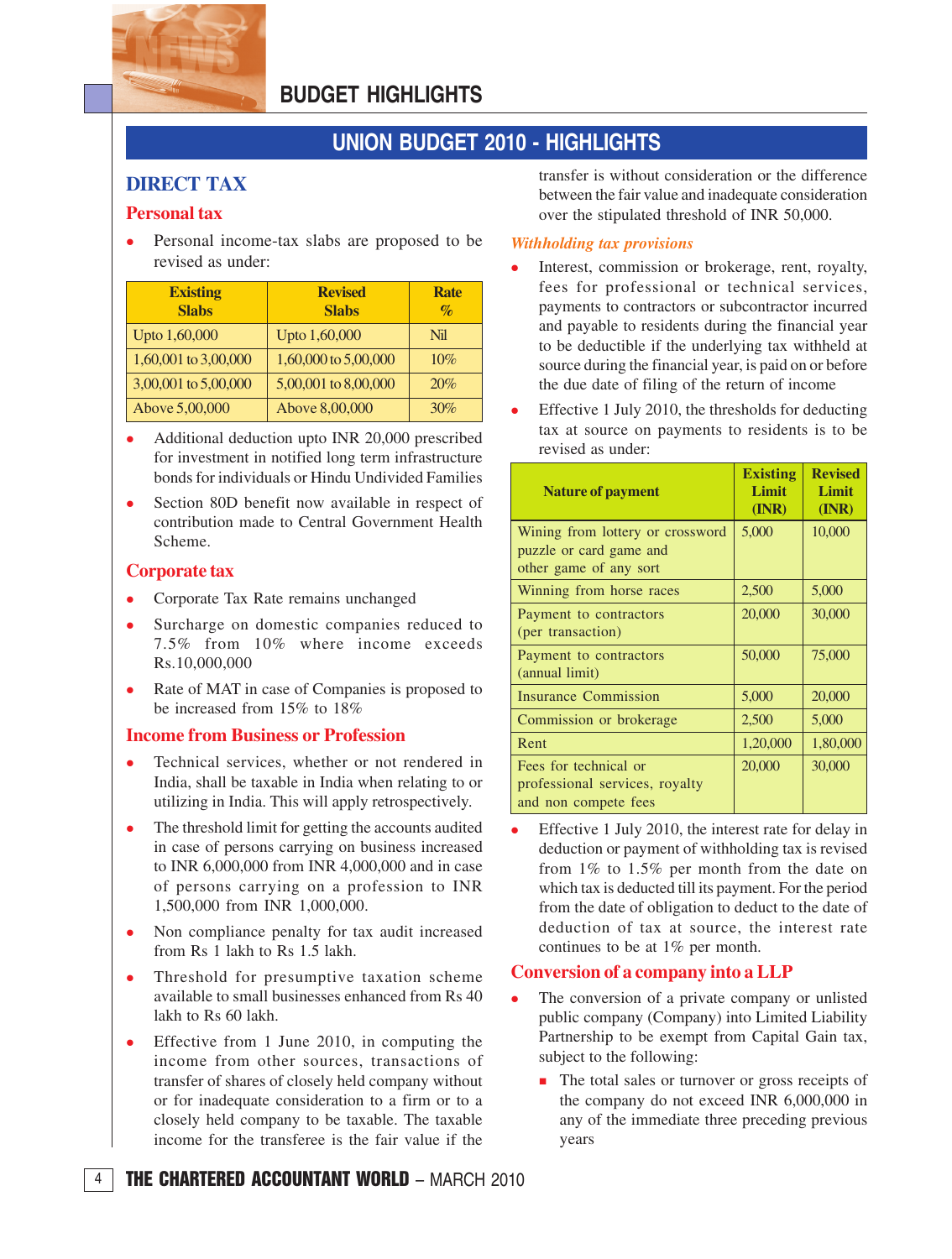

- All the assets and liabilities of the company before conversion become those of the LLP
- **All the shareholders of the company become** partners of LLP with their capital contribution and profit-sharing ratio remaining same as their shareholding in the company
- **•** Apart from the above, the shareholders of the company do not receive any other consideration or benefit, directly or indirectly
- **The aggregate profit sharing ratio of the** shareholders of the company in LLP to be minimum 50% in the subsequent five years
- **The partners do not draw any amount out of** accumulated profit on the date of conversion in the subsequent three year

### **Exemption and deductions**

- Benefit of weighted deduction at 1.25 times of contribution made to approved association now available to those engaged in social science and research.
- The weighted deductions for scientific research and development increased as under:
	- **For expenditure incurred by eligible company** in the recognised inhouse research and development facility from 150% to 200%
	- **For payments to the National Laboratory or a** University or an Indian Institute of Technology or a Research Association from 125% to 175%
	- **For payments to Approved Research** Associations, undertaking statistical research to 125%.
- Eligible deduction for housing project approved on or after 1 April 2005, the period for completion of such a project extended from 4 years to 5 years post approval by the local authority and the permissible built-up area of shops and other commercial establishments, enhanced to 3% of the aggregate built-up area of the housing project or 5,000 sq. ft, whichever is higher. (Earlier the permissible built-up area for such purposes was 2% of the aggregate built-up area of the housing project or 2,000 sq. ft, whichever is less).
- The prescribed date for starting functioning of a hotel or convention centre located in the specified area for claiming deduction u/s 80ID has been extended from 31st March 2010 to 31 July 2010 w.e.f AY 2011-12
- It is proposed that the amendments made under section 10AA(7) replacing the words "by the

## **BUDGET HIGHLIGHTS**

assessee" with "by the undertaking" in the formula for computing exempted profits in case of SEZ units w.e.f 1st April 2010 will be applicable retrospectively with effect from AY 2006- 07 which is the first year for claim of exemption by SEZ units under Section 10AA.

### **INDIRECT TAX**

### **a) Service Tax**

#### *Introduction of eight new taxable services*

- Services for promoting, marketing, organising / assisting in organising games of chance
- Health services provided by hospitals, nursing homes or multi-specialty clinics to Employees of business entity in relation to health check-up or preventive care
- Services in relation to storing, keeping or maintaining medical records of employees
- Services of promoting or marketing of 'brand' of goods, services, events or endorsement of a name
- Services of granting the right or permitting commercial use / exploitation of any event including events related to art, entertainment, business, sports or marriage.
- Services provided by electricity exchanges in relation to electricity related contract
- Services in relation to copyright of cinematographic film and sound recording.
- Services of preferential location or development of complex provided by a builder

### *Scope of following existing services expanded:*

- Renting of immovable property shall be regarded as taxable service retrospectively w.e.f 1 June, 2007
- Airport service, port service and other port service
- Transport of passenger by air service
- Commercial training or coaching service
- Construction of Complex service

### *Specific exemptions under following categories given w.e.f 27-02-2010*

- Erection, commissioning or installation
- IT software service
- Online information and database access or retrieval service and Business auxiliary service
- Technical testing and analysis service and Technical inspection and certification service
- To exempt service of transmission of electricity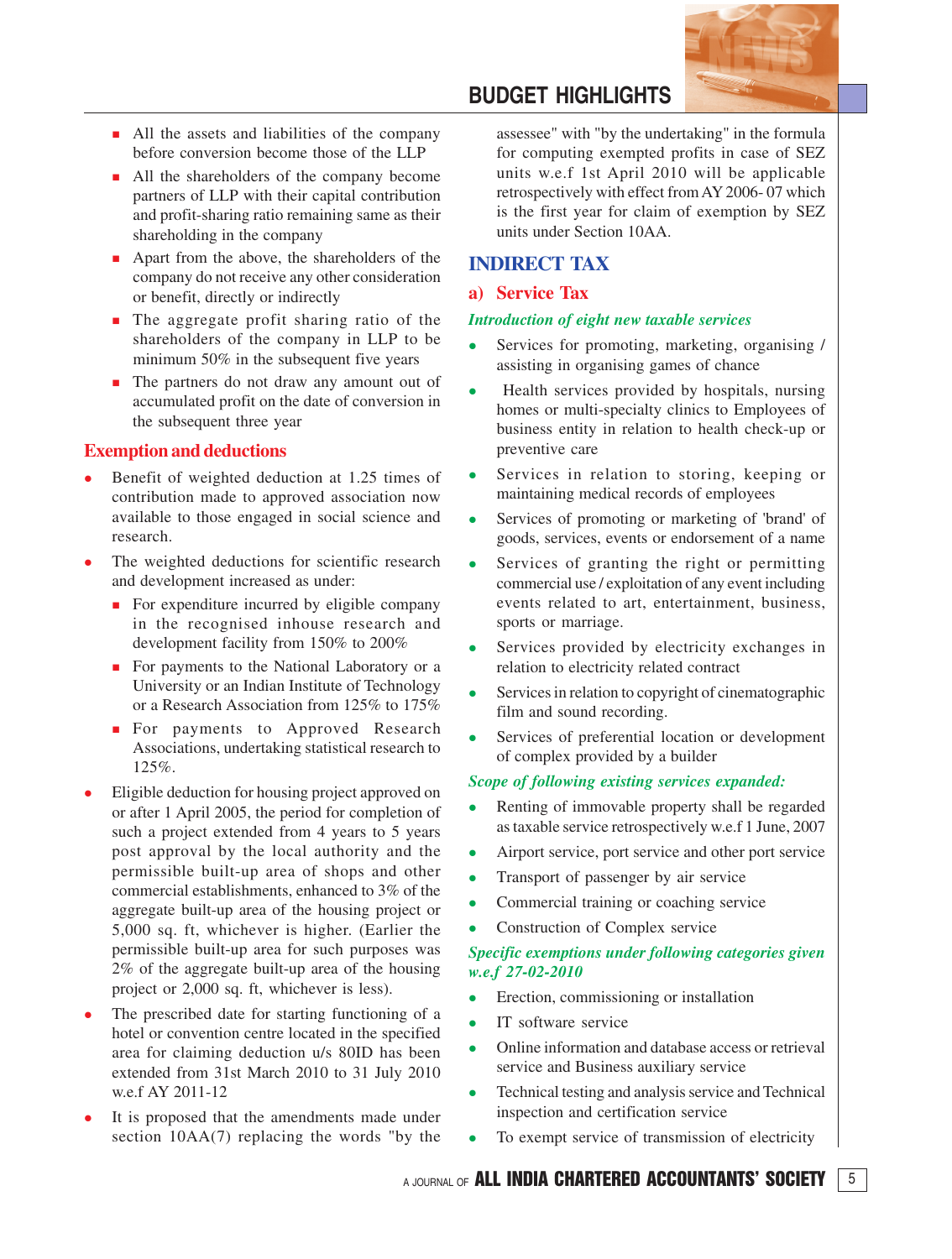

## **BUDGET HIGHLIGHTS / TAXATION**

### *Withdrawal of existing exemptions*

- Withdrawal of exemption granted to the Government of Rajasthan in relation to the Group Personal Accident Scheme provided to its employees
- Transport of goods by rail: Withdrawal of exemption granted to Government railways for transport of goods

### **Excise**

- Rate of excise duty increased from 8 percent to 10 percent on non-petroleum goods.
- Removal of moulds, dies, jigs, fixtures to vendors permitted without reversal of Cenvat credit. This benefit was earlier available only to job workers.
- Small scale industry allowed benefit of claiming full Cenvat credit on capital goods in the first year of its receipt and paying excise duty liability on a quarterly basis instead of a monthly basis w.e .f 1st April, 2010.

### **Customs duty**

- Customs duty rates remain unchanged. However, the effective rate should increase due to change in the excise (CVD) rates
- Upfront exemption from ADC on imported prepackaged goods and other specified goods intended for resale.
- Project import benefit extended to the following specified projects:
	- Mono Rail Project for urban transport
	- **Exercise 3 Setting up of digital headend**

### **TAXATION**

### **1.0 HCs GET BACK POWER TO HEAR LATE IT APPEALS**

The amendments brought in the Finance Bill has empowered the Income Tax (IT) department to file about 12,000 appeals involving several thousand crores of rupees before the high courts, nullifying an earlier ruling by the Supreme Court. Two years ago, the apex court held that the high courts did not have powers to condone delays in filing appeals. HCs have been given powers to condone delays in filing appeals as per the section 260A of the IT Act. The amendment will be effected retrospectively from October 1998.

### **2.0 CBDT TO START TALKS WITH CA INSTITUTE**

The Central Board of Direct Taxes (CBDT) plans to intensify discussions with the ICAI to examine the

- **Installation of mechanised food grain handling** system and pallet racking system in mandis and warehouse
- $\blacksquare$  Cold storage / cold room or industrial projects for preservation, storage or processing of agricultural, apiary, horticultural, dairy, poultry, aquatic, marine produce and meat
- Concessional BCD rate of 5 percent for specified agricultural machinery, machinery / instruments / appliances required for the initial setting up of solar power generation projects or facilities, subject to specified conditions
- Rationalisation of rate structure for medical, surgical, dental and veterinary equipment - BCD 5 percent, CVD 4 percent, ADC exempted (effective rate 9.6 percent)
- Parts required for manufacture of accessories for medical equipment would attract BCD of 5 percent
- Illustrative changes in BCD rates:

| <b>Items</b>                                                                              | <b>U</b> pto<br>26 <sup>th</sup> Feb. | <b>W.E.F.</b><br>$27th$ Feb. |
|-------------------------------------------------------------------------------------------|---------------------------------------|------------------------------|
|                                                                                           | 2010                                  | 2010                         |
| Crude petroleum, Petroleum<br>oils and oils obtained from                                 |                                       |                              |
| bituminous minerals                                                                       | Nil                                   | 5%                           |
| Motor Spirit (petrol) and<br>HSD (diesel)                                                 | $2.5\%$                               | 7.5%                         |
| Petroleum products other than<br>naphtha, LPG, LNG, petroleum<br>gases and petroleum coke | 5%                                    | 10%                          |

direct tax issues arising out of the proposed convergence of the Indian Generally Accepted Accounting Principles (GAAP) with the IFRS.

### **3.0 IT DEPT ALERTS TAXPAYERS AGAINST SHARING FINANCIAL DETAILS ON NET**

The IT department has alerted taxpayers against sharing personal financial information like PAN card number and credit card details on the internet in the wake of a spurt in fake e-mails being sent to people.

### **DON'T RESPOND**

The Income Tax Department does not send e-mails regarding refunds and does not seek details regarding credit cards. Taxpayers should not respond to such e-mails.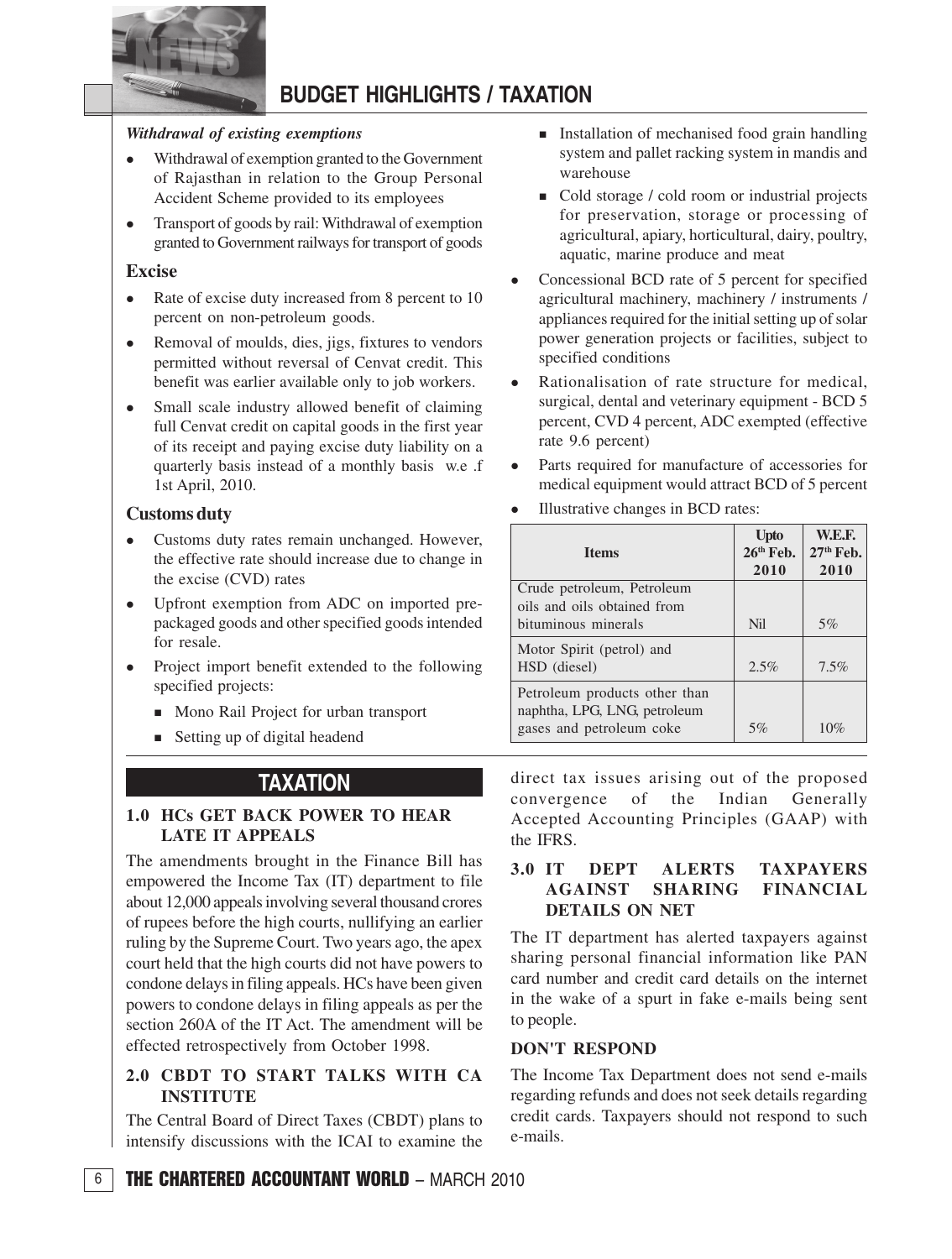

## **INDIRECT TAXATION**

### **1.0 NEW EU VAT RULE TO MAKE OFF-SHORING COSTLIER BY 15%**

- The 27-nation bloc has imposed value-added tax (VAT) from January 1, 2010, on services delivered from non-EU nations such as India.
- The new value-added tax (VAT) rule introduced by the European Union from January this year, will make offshoring costlier for banking and healthcare customers in the region by up to 15%, and squeeze margins of India's top tech firms including Tata Consultancy Services (TCS), Infosys and Wipro.
- New VAT regime define place of supply as buyer's location, making offshore service, such as banking and healthcare, VAT liable.

### **2.0 E-PAYMENT FLOOR FOR EXCISE DUTY LOWERED**

The Finance Ministry has lowered the threshold for payment of excise duty through the Internet banking route. The Central Board of Excise and Customs (CBEC) has now stipulated that internet banking should be the payment mode for all central excise assesses that fork out "Rs.10 lakh or more (including the cenvat credit utilization) in a preceding financial year." Hitherto, e-payment of excise duty was mandatory only for those central excise assesses that paid excise duty of Rs. 50 lakh and above (other than cenvat credit utilization) in a financial year. Meanwhile, the CBEC has also now stipulated that assesses who pay excise duty of over Rs. 10 lakh in a financial year, must file their monthly or quarterly returns electronically.

### **3.0 SC ISSUES NOTICE TO BULK DRUG MAKER**

The excise department has moved the Supreme Court's for determining the issue whether interest was payable from the date when Cenvat credits are erroneously availed or from the date when such credits are utilised to actually pay the duties on the finished products.

### **4.0 ULIPs TO COST LESS ON SERVICE TAX EXEMPTION**

With the government exempting service tax on all other charges, except the fund management fee (FMC) on unit-linked insurance plans (ULIPs), the cost of this product is likely to come down.

## **CORPORATE LAW**

### **1.0 NO PROSECUTION OF DIRECTORS FOR BOUNCED CHEQUE**

The Supreme Court has ruled that directors of a company cannot be prosecuted in cheque bounce cases unless it is proved that the person was directly responsible or was "in charge" of the firm's operation at the time of issuing the cheque.

"Every person connected with the company shall not fall within the ambit of the provision. Only those persons who were in-charge of and responsible for the conduct of the business of the company at the time of commission of an offence will be liable for criminal action. "It follows from the fact that if a director of a company who was not in-charge of and was not responsible for the conduct of the business of the company at the relevant time will not be liable for a criminal offence under the provisions," a bench of Justices P Sathasivam and HL Dattu said.

### **2.0 CCI DRAFT NORMS TO FASTTRACK M&As IN TWO WEEKS**

The Competition Commission of India (CCI), which recently announced plans to introduce pre-merger consultations to fast-track M&A deals, it will shortly come with the draft guidelines of the proposal. "The draft regulation will come out within the next 10 to 15 days. This will be published on the Competition Commission website for public comments".

### **3.0 ARBITRATION TRIBUNAL CANNOT AWARD INTEREST ON INTEREST**

The Supreme Court has ruled that an arbitral tribunal has no power to direct payment of compound interest or interest on the award amount from the date of the award to the date of payment. As decided in the case, State of Haryana vs SL Arora & Co.

**4.0 PARTNER'S DEATH IS DEATH OF FIRM** When there are two partners and one of them dies, the firm is automatically dissolved even if there is clause in the partnership deed that the firm will continue in existence. In the case, Mohd Laiquiddin vs Kamala Devi one party claimed that the partnership continued though one partner had died. The court rejected this contention explaining that the firm is deemed to have been dissolved despite the existence of the clause. Upholding the view of the Andhra Pradesh high court, the SC said partnership is not a matter of heritable status; it is purely one of contract under Section 4 of the Contract Act.